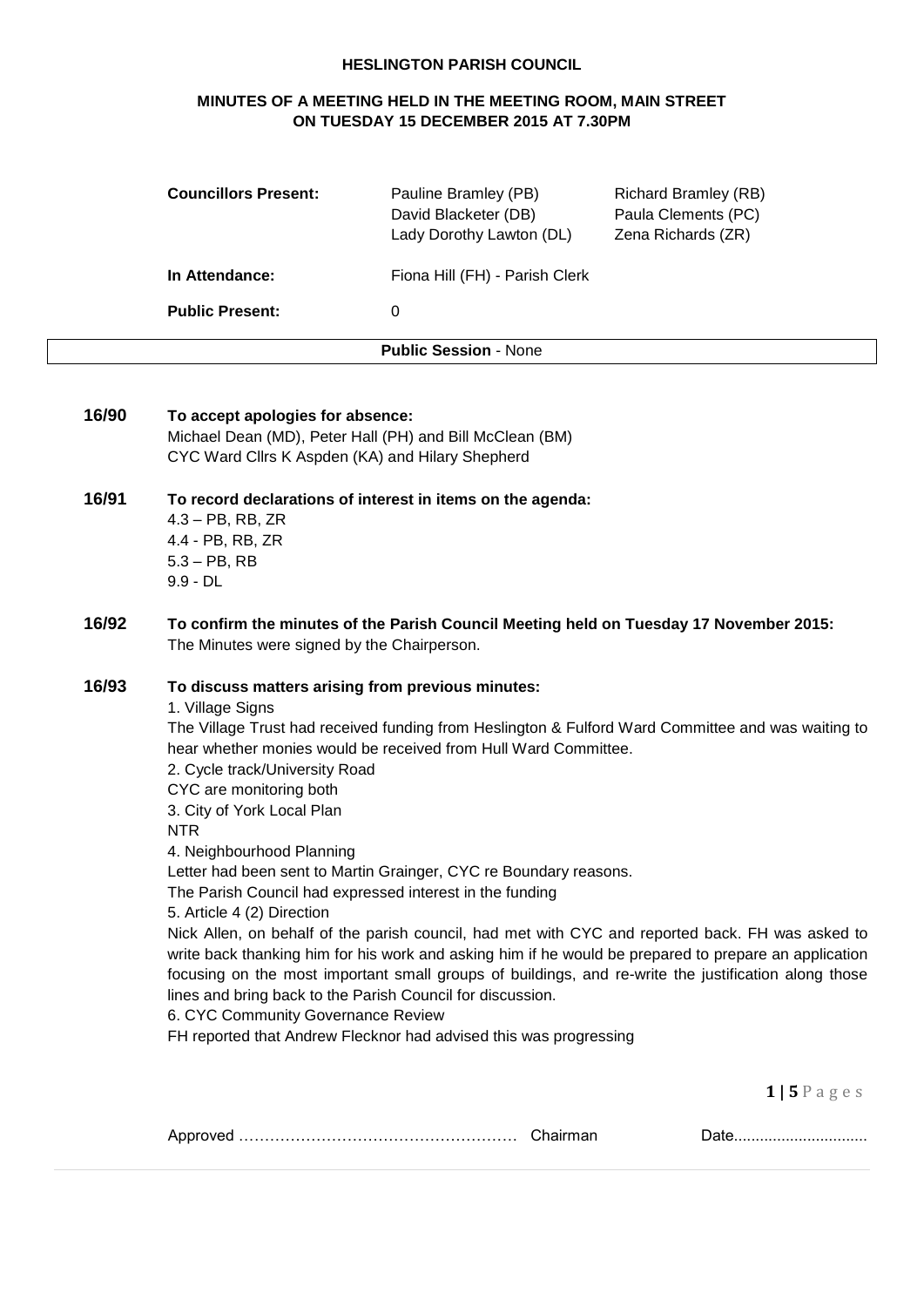*"For Heslington and Kexby I am recommending the requests to accepted. support the dewarding of Heslington and will use the recent election in May as gauge of that Warding does not work for the parish, the Local Government Boundary Commission have not come back to be against it"*

## **16/94 To Discuss, if necessary, long-standing matter:**

1. Appearance of village

DB reported that £500.00 had been received via Ward Funding towards the bench repairs and the work was now in progress. DB would apply for further funding to repair the broken notice board glass. and for a replacement body for the frame of the Lengthsman's wheelbarrow . It was unanimously agreed that if monies were not provided for the barrow the PC would purchase and a maximum of £130.00 was approved

The Parish Council are delighted to see Christmas lights in the tree near the estate agents

2. Rights of way NTR 3. SSSI - Dog Orders NTR 4. Highway Matters PB was still chasing a response from CYC regarding flooding 5. Major Events - Yorkshire Marathon/Tour de Yorkshire NTR 6. University of York Shai Danmole-Ellis, Assistant Head, Halifax College had requested that the "clubber's bus stop" be moved to nearer the playing field, Holmefield Lane. Fiona was asked to email CYC and add Boss Lane to the list of areas where residents are disturbed by noisy students. 7. HMO's PB had reported a complaint received re noise from a student residence in The Crescent to the University. No further complaints received. 8. Elvington NTR 9. Communication - Website/Newsletter/Broadband/Notice board NTR **16/95 To receive any matters raised by members of public:** None **16/96 To report and make relevant recommendations on new planning applications:** Letter A:We support the application Letter B:We have no objections

Letter C:We do not object but wish to make comments or seek safeguards as set out overleaf

Letter D:We object on the planning grounds set out overleaf

7.1 15/02532/FUL 24 Main Street

Letter C, Proposed: PB, Seconded: DL, Unanimous "The Parish Council feel strongly that the solar panels should not be visible from the Main Street, as the front elevation, including the roof, should retain the original characteristics. 7.2 15/02578/FUL 1 Enclosure Gardens

Letter B Unanimous

**2 | 5** P a g e s

| ▵ |  |
|---|--|
|---|--|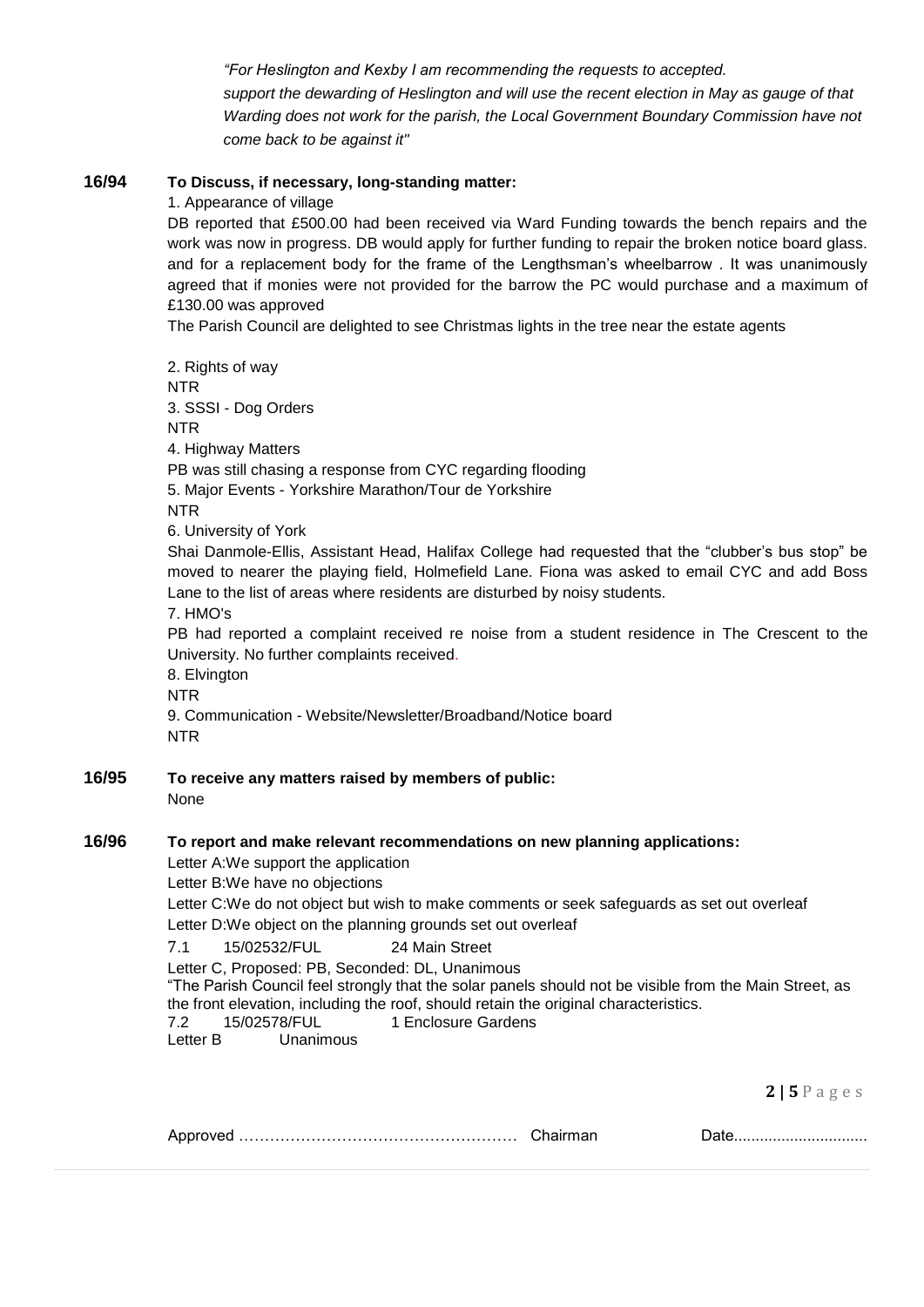#### **16/97 To report planning decisions by City of York Council:**

- 1. 15/01453/FUL Spring Barn, Main St Approved
- 2 15/01400/FUL Sportsfield Approved
- 3 15/01592/TCA Heslington Hall No Objections

4 15/01600/FUL Fulford Golf Course Approved

#### **16/98 To receive reports from representatives of following outside bodies:**

1. Ward Councillors

KA had emailed a report as follows:

### Local Plan update

Generally speaking, work on the local plan is ongoing and further consultation is expected. There will be a number of Local Plan Working Group meetings early in 2016 with further public consultation over the summer. As you know, the new executive is working to lower the total number of proposed houses on the greenbelt. Thanks to Pauline I have met with a number of local residents to discuss York's Local Plan.

#### Parish Council Liaison Group

I attended the above group which represents the YLCA and discussed a number of areas, including neighbourhood plans, double taxation and the Parish Charter. Any ongoing feedback from Heslington on these areas appreciated.

#### Ward Committee and Ward Team

The Heslington Ward Committee met on the 23rd of November at Heslington Church, thank you to those that attended. We discussed the new Ward Committee funding and talked about some possible bids. This was very useful preparation for the Ward Team on the 30th of November, where I am delighted that we agreed a number of schemes in Heslington. These include:

- New climbing equipment for the Heslington Scouts (£1008)
- A roadside sign advertising the conservation area (£840)
- The restoration of some benches (£500).

The Ward Committee was also attended by CYC's Acting Director of City and Environment Services, who gave a presentation to residents about the parking and traffic issues in the area that were linked to the University of York. He took some questions on University Road and parking issues. If there are any follow-up questions please get in touch.

The next deadline for ward funding applications is the end of January, with the small amount that is left in our ward funding pot. The Highways funding has not yet been allocated.

Ward audit

I will be carrying out another ward audit next week to pick up any street-level issues. Let me know if there is anything that particularly needs looking at!

As outcomes from my last audit, the double-yellow lines on Main Street going towards The Outgang have been added to the CYC list for refreshing, potholes near The Crescent were filled and an order has been raised to rectify the faded street sign on The Crescent.

2. North Yorkshire Police

Report cover period 9th November – 10th December 2015

Anti Social Behaviour

No incidents of ASB

Traffic Incidents

5 x Traffic Incidents reported for the period, all minor

Crimes

Lime Tree Farm, Heslington has reported that on two occasions over the last month items have been taken, these include a large quantity of Diesel and at another time a trailer has been taken from inside a locked barn, enquiries continue.

**3 | 5** P a g e s

|--|--|--|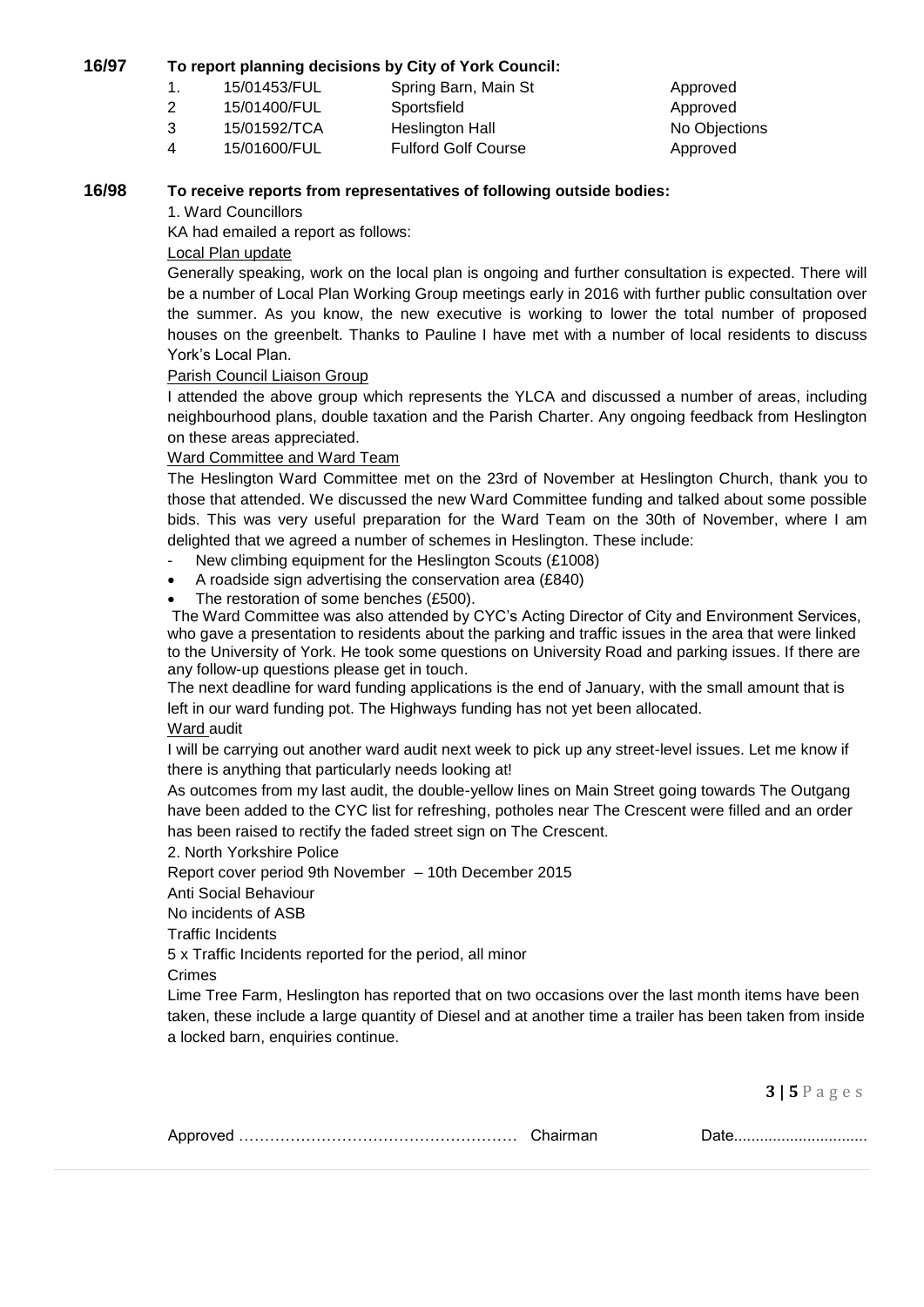University Crimes 9 x Crimes have been reported for the period

3. Heslington East Community Forum NTR 4. Good Neighbours Forum Hopefully, there will be a meeting in the New Year 5. Ouse and Derwent Drainage Board NTR 6. Sports Field NTR 7. York Environment Forum NTR 8. Alms Houses ZR reported that there was a meeting in church tomorrow (16Dec15) 9. The Meeting Room DL reported that there were several maintenance jobs, including repairs to the roof. Quotes were to be obtained and the parish council would assist financially.

## **16/99 To receive any new correspondence received by the council:**

- Kevin Hollinrake MP, Great York Devolution Bid
- CYC, Double Taxation

#### **16/100 To receive matters raised by members:**

FH was asked to contact CYC to find out what happened with the post office application, regarding the door and the signs.

#### **16/101 To discuss matters raised by Parish Clerk/Responsible Financial Officer:**

1. Bookkeeping records for year ending 31 Mar 16 to date

The financial report was circulated around Cllrs

2. Budget/Precept 2016-2017

DB had prepared a second draft of the budget, which was discussed at length and would be confirmed at the January 2016 meeting.

3. Internal Control Check(s)

The Parish Council conducted the monthly checks and found everything to be in order.

4. Matters raised with/by Yorkshire Local Councils Association (YLCA)

NTR

5. Work Place Pensions

NTR

6. To approve the following invoices for payment

| 6.1 | Parish Clerk  | Salary       | £265.61 | 001620 |
|-----|---------------|--------------|---------|--------|
| 6.2 | Lengthsman    | Salary       | £257.01 | 001621 |
| 6.3 | HMRC.         | <b>PAYE</b>  | £708.24 | 001622 |
| 6.4 | Parish Clerk  | Training     | £16.43  | 001623 |
| 6.5 | TG Cutt & Son | Meeting Room | £57.80  | 001624 |

**16/102 To confirm the dates of the future meeting(s) on Tuesdays at 7.30 p.m. in the Meeting Room as:**     19 January 2016\* 16 February 2016 15 March 2016

|               | .           |              |
|---------------|-------------|--------------|
| 19 April 2016 | 17 May 2016 | 21 June 2016 |
|               |             |              |

**4 | 5** P a g e s